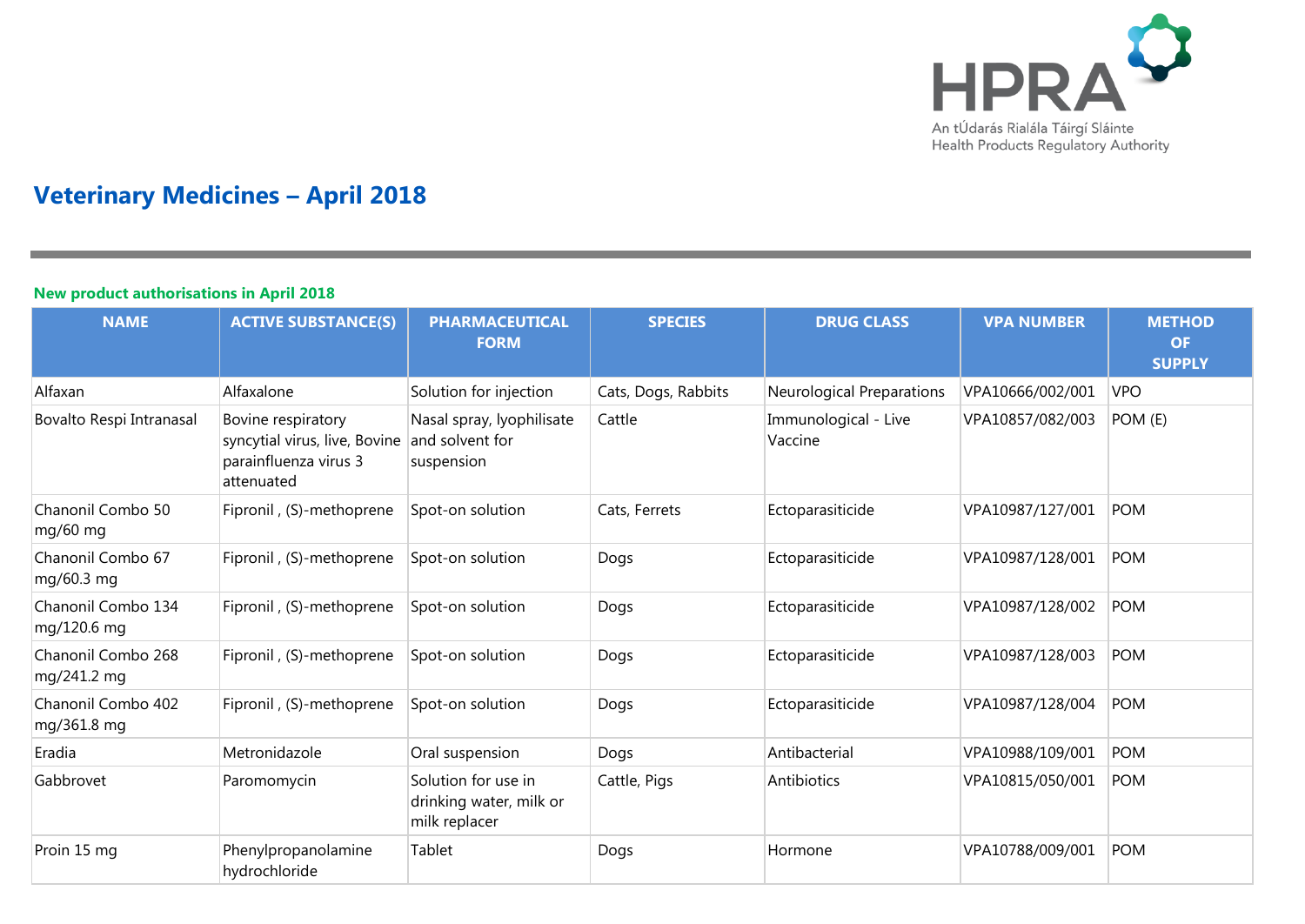

| Proin 50 mg                      | Phenylpropanolamine<br>hydrochloride | Tablet                 | Dogs          | Hormone               | VPA10788/009/002 | <b>POM</b> |
|----------------------------------|--------------------------------------|------------------------|---------------|-----------------------|------------------|------------|
| Tramadog                         | Tramadol hydrochloride               | Solution for injection | Dogs          | Anaesthetic/Analgesic | VPA10386/001/001 | <b>VPO</b> |
| Zeronil Combo 50 mg/60<br>mg     | Fipronil, (S)-methoprene             | Spot-on solution       | Cats, Ferrets | Ectoparasiticide      | VPA10987/125/001 | <b>POM</b> |
| Zeronil Combo 67<br>mg/60.3 mg   | Fipronil, (S)-methoprene             | Spot-on solution       | Dogs          | Ectoparasiticide      | VPA10987/126/001 | <b>POM</b> |
| Zeronil Combo 134<br>mg/120.6 mg | Fipronil, (S)-methoprene             | Spot-on solution       | Dogs          | Ectoparasiticide      | VPA10987/126/002 | <b>POM</b> |
| Zeronil Combo 268<br>mg/241.2 mg | Fipronil, (S)-methoprene             | Spot-on solution       | Dogs          | Ectoparasiticide      | VPA10987/126/003 | <b>POM</b> |
| Zeronil Combo 402<br>mg/361.8 mg | Fipronil, (S)-methoprene             | Spot-on solution       | Dogs          | Ectoparasiticide      | VPA10987/126/004 | <b>POM</b> |

#### **Specific product updates (for animal record keeping purposes)**

#### **Change to Target Species**

| <b>Product Name</b> | <b>VPA Number</b> | <b>MAH</b> |
|---------------------|-------------------|------------|
| Cyclavance          | VPA10988/094/001  | Virbac     |

### **Change to product name**

| <b>Old Product Name</b>                                   | <b>New Product Name</b> | <b>VPA</b>       | <b>IMAH</b>                            |
|-----------------------------------------------------------|-------------------------|------------------|----------------------------------------|
| Ubrostar Dry Cow<br>Intramammary Suspension for<br>cattle | Ubrostar Red            | VPA10454/001/001 | Boehringer Ingelheim Vetmedica<br>GmbH |